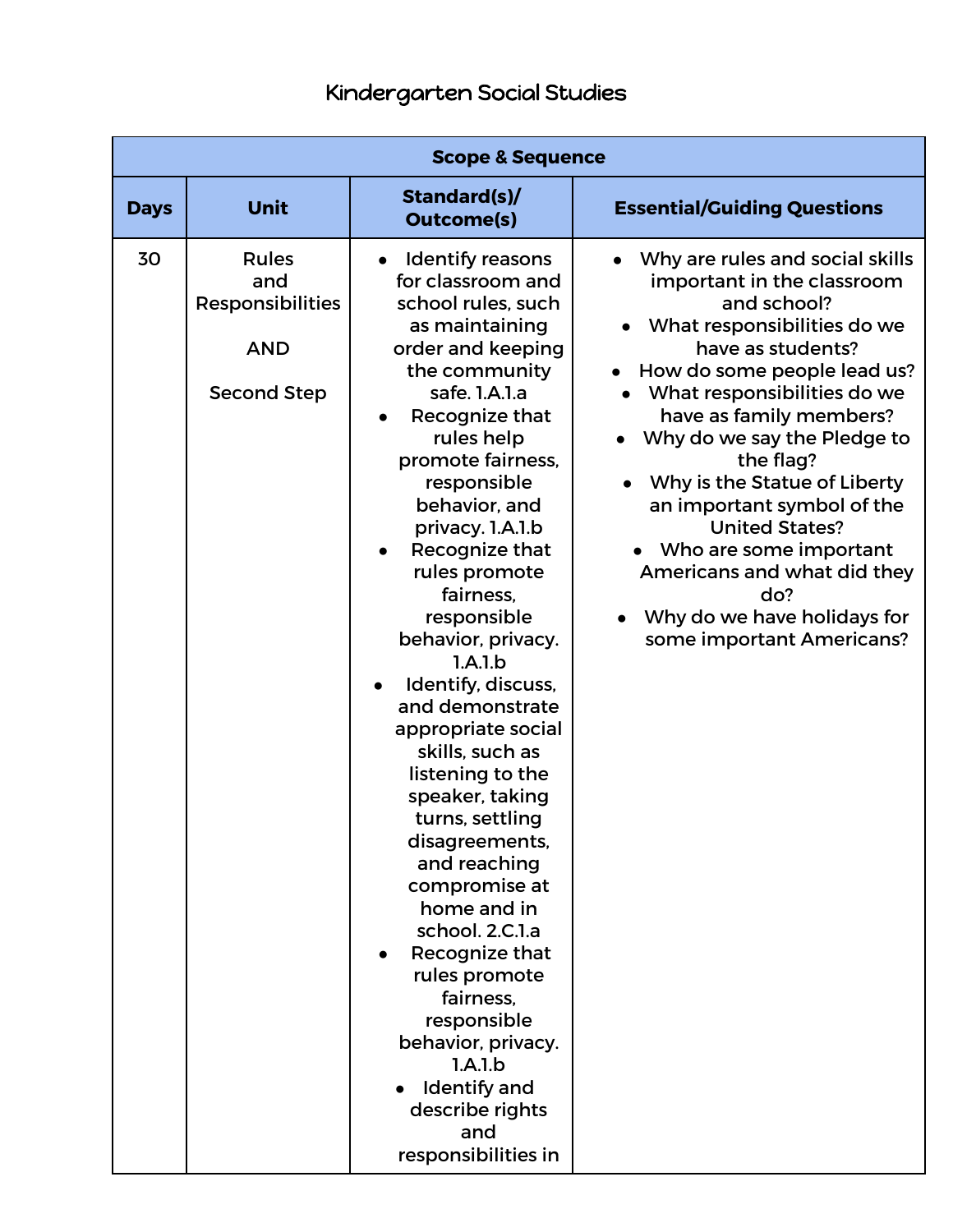| the classroom and<br>family. 1.C.1.c<br>Describe the roles<br>of members of the<br>school such as<br>principal, crossing<br>guard, bus drivers<br>and teachers.<br>1.C.1.b<br>Identify and<br>$\bullet$<br>describe rights<br>and<br>responsibilities in |
|----------------------------------------------------------------------------------------------------------------------------------------------------------------------------------------------------------------------------------------------------------|
|                                                                                                                                                                                                                                                          |
|                                                                                                                                                                                                                                                          |
|                                                                                                                                                                                                                                                          |
|                                                                                                                                                                                                                                                          |
|                                                                                                                                                                                                                                                          |
|                                                                                                                                                                                                                                                          |
|                                                                                                                                                                                                                                                          |
|                                                                                                                                                                                                                                                          |
|                                                                                                                                                                                                                                                          |
|                                                                                                                                                                                                                                                          |
|                                                                                                                                                                                                                                                          |
|                                                                                                                                                                                                                                                          |
|                                                                                                                                                                                                                                                          |
| the classroom and                                                                                                                                                                                                                                        |
| family. 1.C.1.c                                                                                                                                                                                                                                          |
| Identify common                                                                                                                                                                                                                                          |
| symbols such as                                                                                                                                                                                                                                          |
| the American Flag                                                                                                                                                                                                                                        |
| and Statue of                                                                                                                                                                                                                                            |
| Liberty. 1.A.1.a                                                                                                                                                                                                                                         |
| Recognize that                                                                                                                                                                                                                                           |
| saying the Pledge                                                                                                                                                                                                                                        |
| of Allegiance and                                                                                                                                                                                                                                        |
| singing 'The Star                                                                                                                                                                                                                                        |
| <b>Spangled Banner"</b>                                                                                                                                                                                                                                  |
| are practices                                                                                                                                                                                                                                            |
| associated with                                                                                                                                                                                                                                          |
| being a citizen.                                                                                                                                                                                                                                         |
| 1.A.2.b                                                                                                                                                                                                                                                  |
| <b>Identify common</b>                                                                                                                                                                                                                                   |
| symbols, such as                                                                                                                                                                                                                                         |
| the American Flag                                                                                                                                                                                                                                        |
| and Statue of                                                                                                                                                                                                                                            |
| Liberty. 1.A.2.a                                                                                                                                                                                                                                         |
| Identify the                                                                                                                                                                                                                                             |
| contributions of                                                                                                                                                                                                                                         |
| people, past and                                                                                                                                                                                                                                         |
| present, such as                                                                                                                                                                                                                                         |
| George                                                                                                                                                                                                                                                   |
| Washington,                                                                                                                                                                                                                                              |
| Rosa Parks, and                                                                                                                                                                                                                                          |
| the current                                                                                                                                                                                                                                              |
| President. 1.B.1.a                                                                                                                                                                                                                                       |
| Identify the                                                                                                                                                                                                                                             |
| contributions of                                                                                                                                                                                                                                         |
| people, past and                                                                                                                                                                                                                                         |
| present, such as                                                                                                                                                                                                                                         |
| George                                                                                                                                                                                                                                                   |
| Washington, Rosa                                                                                                                                                                                                                                         |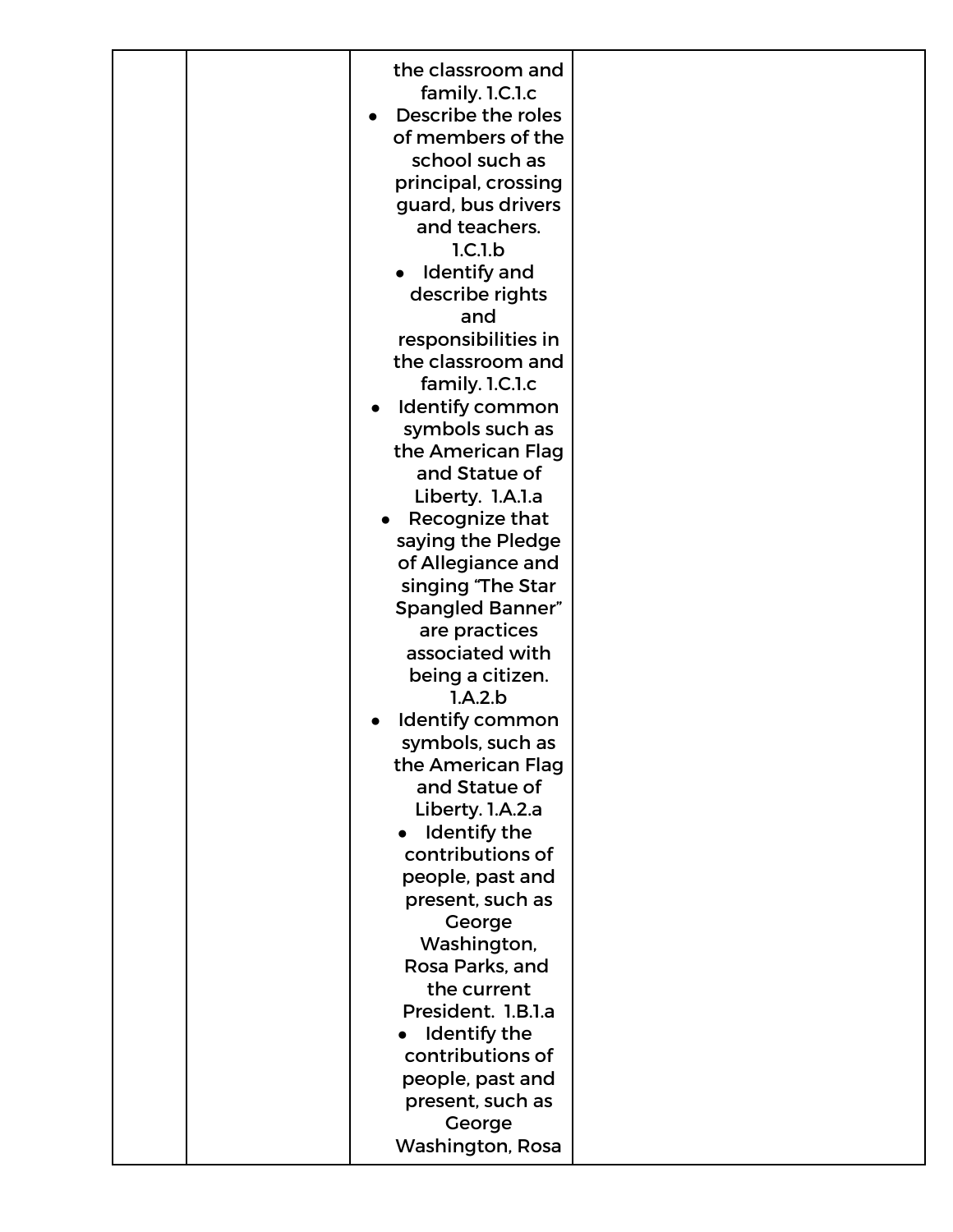|    |                                                         | Parks, and the<br>current president.<br>1.B.1.a<br>Use informational<br>text to identify<br>and discuss the<br>contributions of<br>individuals<br>recognized on<br>national holidays,<br>such as Martin<br>Luther King, Jr.<br>Day and<br>Presidents' Day.<br>1.B.1.b<br>Use informational<br>text to identify<br>and discuss the<br>contributions of<br>individuals<br>recognized on<br>national holidays,<br>such as Martin<br>Luther King, Jr.<br>Day and<br>Presidents' Day.<br>1.B.1.b<br>Use informational<br>text to identify<br>and discuss the<br>contributions of<br>individuals<br>recognized on<br>national holidays,<br>such as Martin<br>Luther King, Jr.<br>Day and<br>Presidents' Day.<br>1.B.1.b |                                                                                                                                                                                                                                        |
|----|---------------------------------------------------------|-------------------------------------------------------------------------------------------------------------------------------------------------------------------------------------------------------------------------------------------------------------------------------------------------------------------------------------------------------------------------------------------------------------------------------------------------------------------------------------------------------------------------------------------------------------------------------------------------------------------------------------------------------------------------------------------------------------------|----------------------------------------------------------------------------------------------------------------------------------------------------------------------------------------------------------------------------------------|
| 30 | Me and My<br>Family<br><b>AND</b><br><b>Second Step</b> | Identify ways that<br>people travel on<br>land, water, and<br>air. 3.C.1.a<br><b>Explain how</b><br>transportation is<br>used to move<br>goods and people<br>from place to                                                                                                                                                                                                                                                                                                                                                                                                                                                                                                                                        | • What are ways people travel?<br>• How and where do you get the<br>things you want?<br>• What are ways people<br>communicate?<br>• How do people adapt to the<br>environment<br>• What choices do humans make<br>to meet their needs? |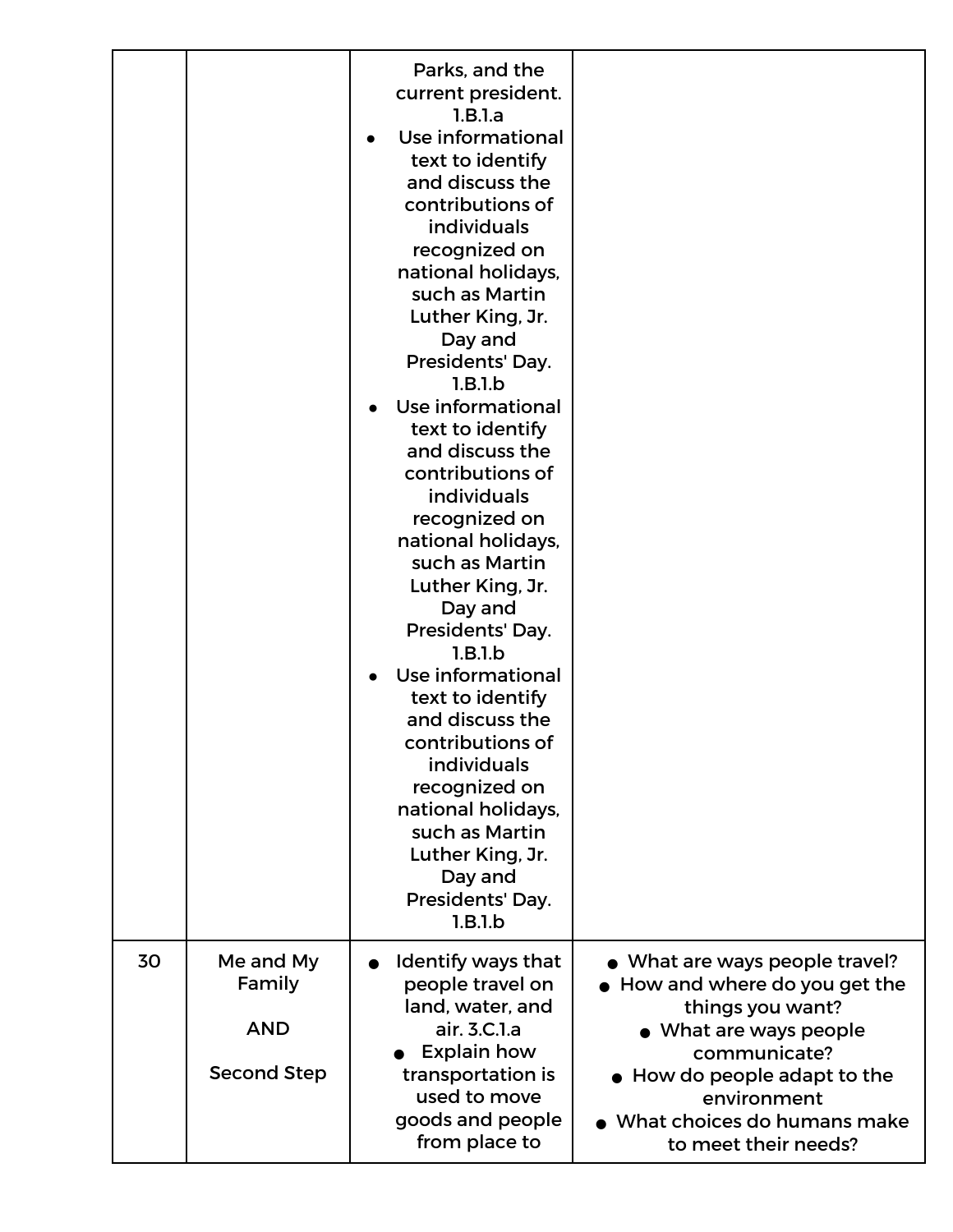|  | place. 3.C.1.b<br>Identify ways that<br>people<br>communicate<br>messages. 3.C.1.c<br><b>Identify ways</b><br>people adapt to<br>the environment,<br>such as wearing<br>clothing that is<br>appropriate to the<br>weather. 3.D.l.a<br>Identify and<br>describe events of<br>the day in<br>chronological<br>order. 5.A.1.a<br>Describe daily<br>events in terms of<br>yesterday, today,<br>and tomorrow.<br>5.A.1.b<br>Compare tools<br>and toys of the<br>past with those of<br>today. 5.A.2.a<br>Tell about people<br>in the past using<br>informational text<br>and features.<br>5.A.2.b<br><b>Identify ways</b><br>people adapt to<br>the environment.<br>such as wearing<br>clothing that is<br>appropriate to the<br>weather. 3.D.l.a<br>Identify ways that<br>people change<br>their environment<br>to meet their<br>needs, such as<br>planting crops or<br>cutting forests.<br>3.D.1.b<br>Give examples of<br>qualities, such as | • What is our schedule?<br>• How have people changed from<br>the past?<br>• How have toys and tools<br>changed from the past?<br>What makes each of us unique?<br>• How does technology affect the<br>way people (live, work, play)? |
|--|-----------------------------------------------------------------------------------------------------------------------------------------------------------------------------------------------------------------------------------------------------------------------------------------------------------------------------------------------------------------------------------------------------------------------------------------------------------------------------------------------------------------------------------------------------------------------------------------------------------------------------------------------------------------------------------------------------------------------------------------------------------------------------------------------------------------------------------------------------------------------------------------------------------------------------------------|--------------------------------------------------------------------------------------------------------------------------------------------------------------------------------------------------------------------------------------|
|  | customs, interests,                                                                                                                                                                                                                                                                                                                                                                                                                                                                                                                                                                                                                                                                                                                                                                                                                                                                                                                     |                                                                                                                                                                                                                                      |